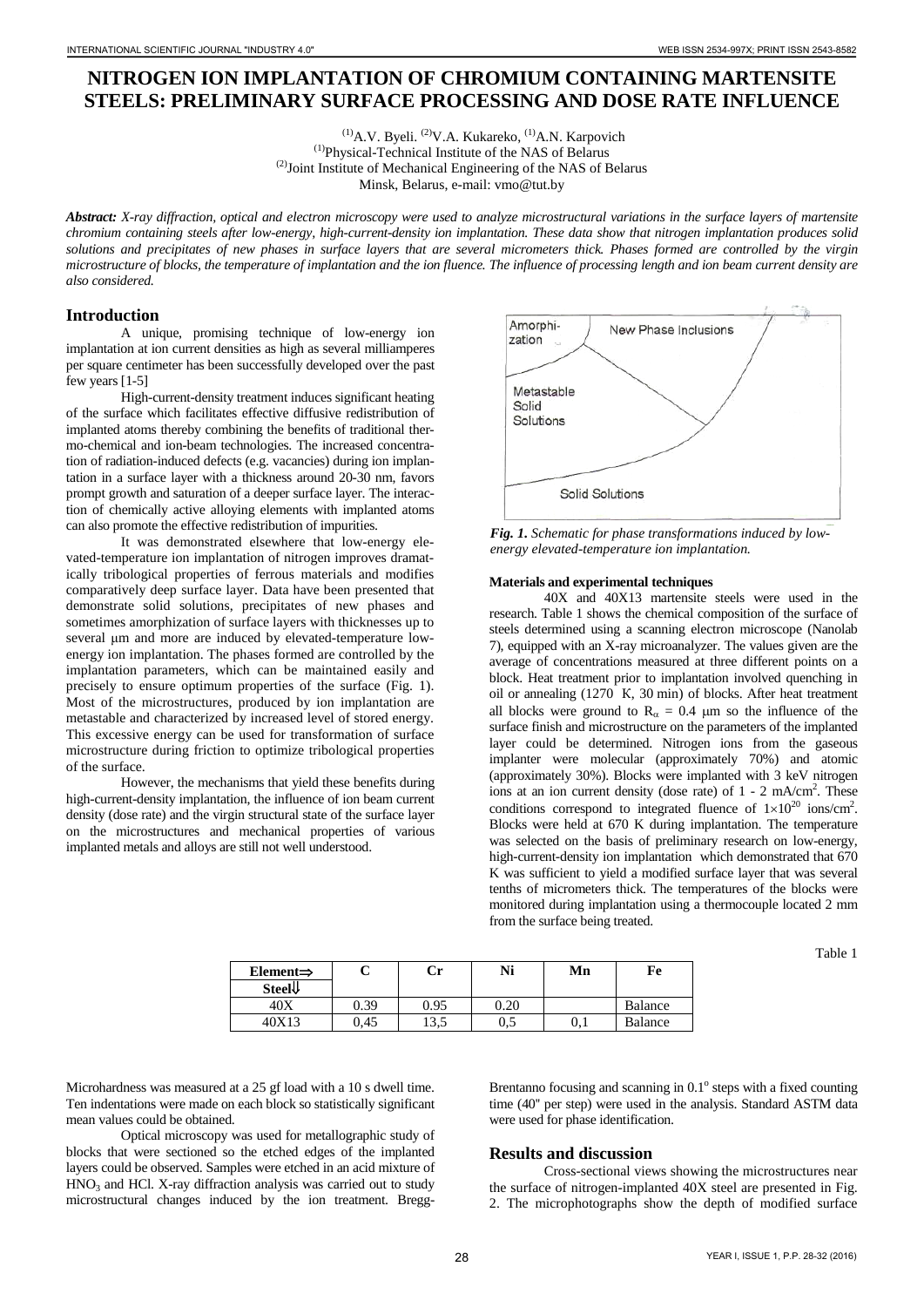After hardening 40X steel had a martensite structure with the lattice parameter  $a = 0.2872$  nm and surface microhardness  $H<sub>u</sub> = 6700$  MPa. Low-energy nitrogen ion implantation at 1 mA/cm2 influences 40-50 μm surface layer (Table 2, Fig. 2,) and increases its microhardness up to  $H = 9900$  MPa. Bulk microhardness.of ion implanted steel falls down to H = 3700 MPa. Analysis of X-ray data revealed ε-Fe<sub>2 3</sub>N,  $\gamma$ '-Fe<sub>4</sub>N and martensite phases (Fig. 3). Ion implantation at dose rate 1.5 mA/cm<sup>2</sup> results in significantly thinner nitride surface layer (30 - 40 μm). The microhardness of the surface falls down to  $H<sub>u</sub> = 9500$  MPa.

After annealing 40X steel had a ferrite-perlite structure consisting of  $\alpha$ -Fe and Fe<sub>3</sub>C with the lattice parameter a = 0.2866 nm and surface microhardness  $H<sub>u</sub> = 2300$  MPa. Nitrogen ion implantation results in continuous 2 μm thick surface layer of

nitrides containing large lamellar nitrides. The doped layer thickness did not exceed 20 μm. X-ray data revealed α-Fe; ε-Fe<sub>2-3</sub>N;  $\gamma$ '-Fe<sub>4</sub>N, and Fe<sub>3</sub>C phases. Dose rate did not influence phase composition of doped layer, but dense ion fluxes resulted in low intensities of nitride lines. Surface microhardness fell down up to 6200 and 5800 MPa for dose rates 1.5 and 2 mA/cm2 correspondingly.

After hardening the unimplanted 40X13 block had a martensite structure with the lattice parameter  $a = 0.2876$  nm and microhardness  $H = 6000$  MPa. Nitrogen ion implantation at 1  $mA/cm<sup>2</sup>$  influenced 18-20  $\mu$ m surface layer (Fig. 4) and increased its surface microhardness up to  $H<sub>u</sub> = 12000$  MPa. Bulk microhardness of ion implanted block fell down to  $H<sub>u</sub> = 5000$  MPa. Xray diffraction of blocks revealed a near-surface layer containing α<sub>N</sub>, ε-(Fe,Cr)<sub>2,3</sub>N, γ'-(Fe,Cr)<sub>4</sub>N, and α"-(Fe, Cr)<sub>8</sub>N phases.

*Table 2 Surface layer parameters for steels ion implanted at different ion beam current densities*

| Alloy     | Ion current density, | Depth of modified        | micro-<br>Surface | Bulk           | Main phases                                                                   |
|-----------|----------------------|--------------------------|-------------------|----------------|-------------------------------------------------------------------------------|
|           | mA/cm <sup>2</sup>   | layer, um                | hardness, MPa     | microhardness, |                                                                               |
|           |                      |                          |                   | MPa            |                                                                               |
| 40X       | Virgin               |                          | 6700              | 6700           | $\alpha$ -Fe                                                                  |
| quenching |                      | $40*$                    | 9900              | 3700           | $\varepsilon$ -Fe <sub>2-3</sub> N; $\gamma$ <sup>'</sup> -Fe <sub>4</sub> N; |
|           |                      |                          |                   |                | $\alpha$ -Fe                                                                  |
|           | 1,5                  | $30*$                    | 9500              | 4000           | Same                                                                          |
|           | 2                    | $20*$                    | 9500              | 4200           | Same                                                                          |
| 40X13     | Virgin               | $\overline{\phantom{0}}$ | 6000              | 6000           | $\alpha$ -Fe                                                                  |
| quenching |                      | $18 - 20$                | 12000             | 5000           | $\varepsilon$ -(Fe, Cr) <sub>2-3</sub> N;                                     |
|           |                      |                          |                   |                | $\gamma'$ -Fe <sub>4</sub> N; $\alpha'$ <sup>-</sup> -Fe <sub>8</sub> N;      |
|           |                      |                          |                   |                | $\alpha_{\rm N}$                                                              |
|           | 1,5                  | $18 - 20$                | 13000             | 5000           | Same                                                                          |
|           | ↑                    | $15 - 20$                | 12500             | 5200           | Same                                                                          |

*Fig. 2 – Microstructure of the surface layer for nitrogen ion implanted 40X steel: (a) – quenched steel; (b) – annealed steel*

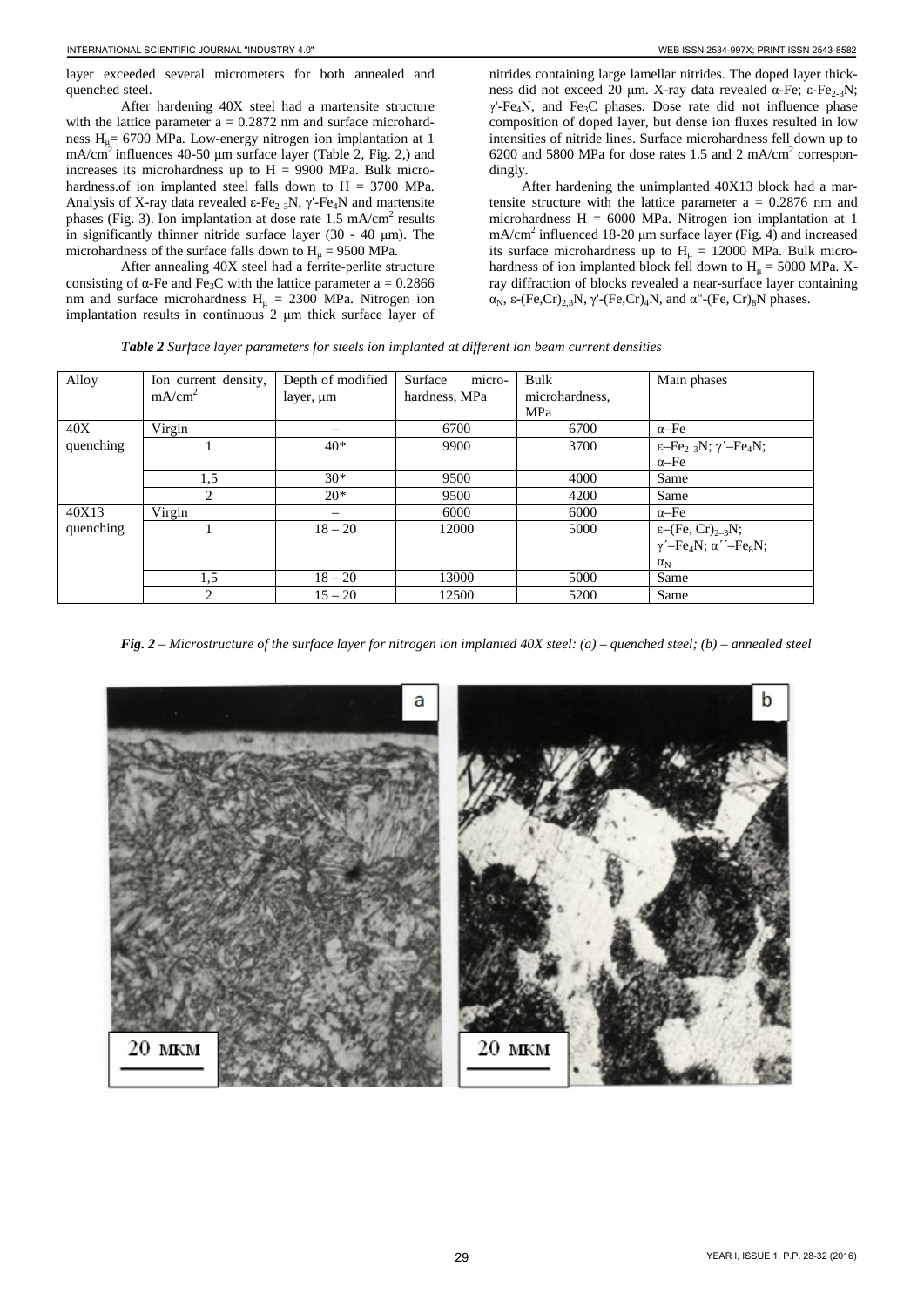

*Fig. 3. Segments of X-ray diffraction spectra (CoK*α*) from surface layers of 40X steel (left column – preliminary annealed steel;*  right column – preliminary quenched steel): a – virgin bocks; b – ion implantation at dose rate j=1 mA/cm<sup>2</sup>; c – j=1,5 mA/cm<sup>2</sup>; d *– j=2 mA/cm2*



*Fig. 4. Segments of X-ray diffraction spectra (CoK*α*) from surface layers of 40X13 steel (left column – preliminary annealed steel; right column – preliminary quenched steel): a – virgin bocks; b – ion implantation at j=1 mA/cm2 ; c – j=1,5 mA/cm2 ; d – j=2 mA/cm2*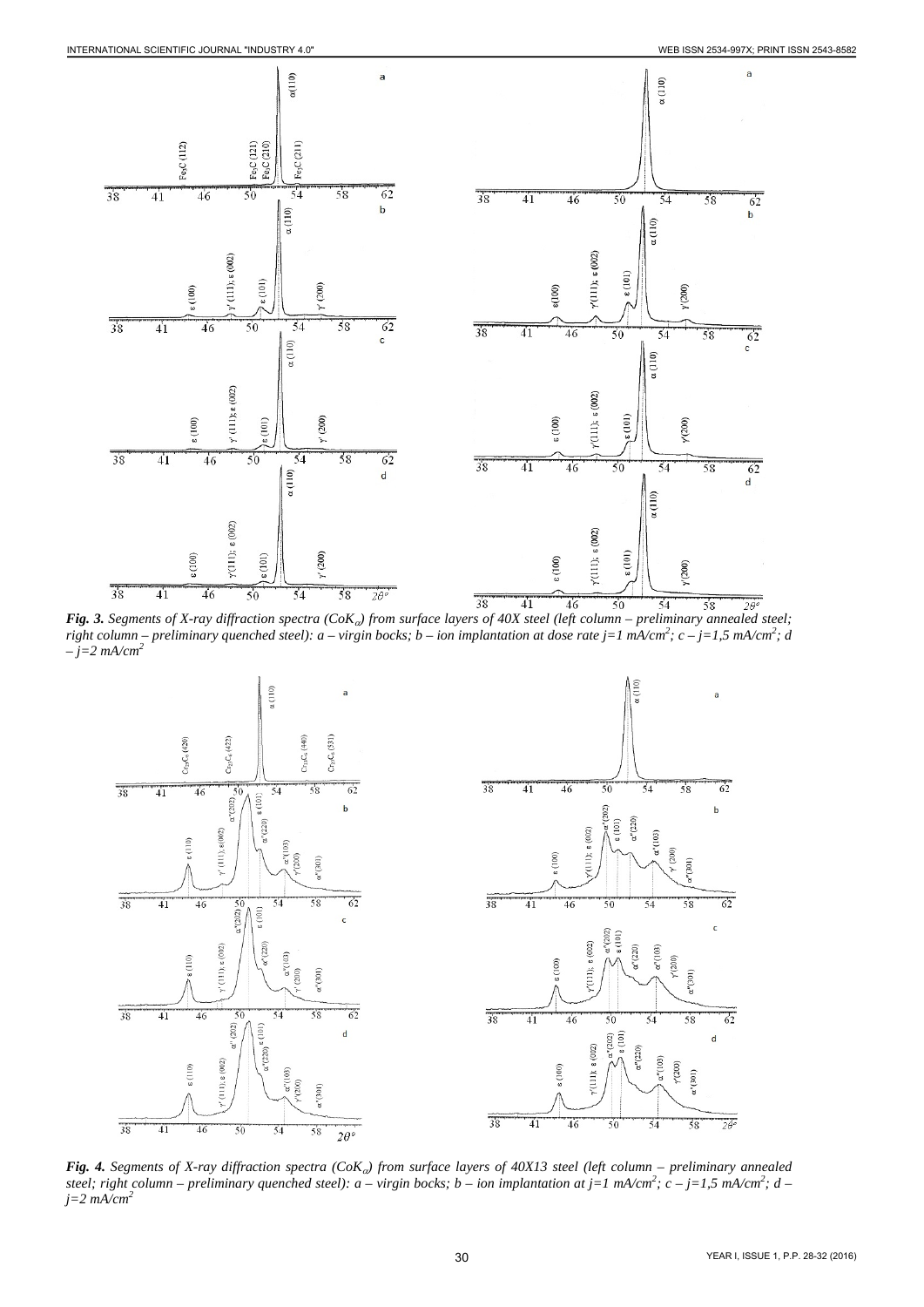Alter annealing 40X13 steei had a bainite structure, containing  $\alpha$ -phase, Cr<sub>23</sub>C<sub>6</sub>, Cr<sub>7</sub>C<sub>3</sub> carbides (traces). The lattice parameter of α-phase was 0.2870 nm and surface microhardness of the steel  $H<sub>u</sub> = 2400 MPa$ . Ion implantation at a low dose rate (1)  $mA/cm<sup>2</sup>$ ) influenced 14-16 nm surface layer and increased its surface microhardness up to  $H<sub>u</sub> = 12000$  MPa. Bulk microhardness of ion implanted block fell down to  $H<sub>u</sub> = 5000$ . MPa. X-ray diffraction of blocks revealed a near-surface layer containing α"- Fe<sub>8</sub>N; ε-(Fe, Cr)<sub>2</sub> 3 N; γ'-Fe<sub>4</sub>N and α<sub>N</sub> phases. The concentration of α"-phase was lower and concentration of ε-phase higher, than

in the case of quenched steel. Dose rate increase up to 1.5 and 2  $mA/cm<sup>2</sup>$  resulted in a doped layer with 8-10  $\mu$ m thickness (Fig. 4d). Surface microhardness increased up to  $H<sub>u</sub> = 12500-14000$ MPa. X-ray diffraction of annealed blocks ion implanted at high dose rates revealed a near-surface layer containing nitrogen rich E-(Fe, Cr)<sub>2</sub> 3N phase. Concentrations of nitrogen poor  $\alpha$ <sup>"</sup>- and  $\gamma$ <sup>'</sup>phases were dramatically lower than in the case of quenched steel.

Date for surface microhardness versus distance from the implanted surface of blocks are presented in Fig. 5



*Fig 5 – Surface microhardness of quenched 40X (a) and 40X13 (b) steels implanted with nitrogen versus depth from the surface*

The depth of modified layer in quenched 40X13 steel is determined mainly by the ion fluence and does not depend significantly on the processing time. Comparatively low defect concentration in annealed steel results in a comparatively low diffusivity of nitrogen. Radiation-induced defects do not compensate the lack of high defect concentration typical for martensite structure. As a consequence the depth of modified layer falls down, and nitrogen-rich e-phase inclusions dominate in the surface layer. The depth of nodified layer increases with the time of treatment.

Data obtained show that dose rate is an important ion beam treatment parameter. As the role of diffusion during elevated-temperature, low-energy implantation exceeds that of simple, ballistic ion delivery, virgin microstructure and chemical composition of the surface layer were extremely important.

Chromium concentration dramatically influences parameters of the implanted layer. The thickness of modified layer on the surface of 40X13 steel was significantly smaller than on the surface of 40X steel. The microstructure of ion implanted layers was also significantly different with high-strength non-brittle tetragonal a"-(Fe,  $Cr$ )<sub>8</sub>N phase observed only for nitrogen implanted chromium-rich 40X13 steel.

Processing of 40X steel with low nitrogen solubility in martensite, results in a prompt formation of surface nitrided layer. This layer consists of nitrides and slows down further saturation of the bulk material because of slow nitrogen diffusivity. Diffusivities of nitrogen in γ'- and ε-phases were correspondingly 25 and 6 times smaller than those for martensite). Nitrogen diffu-

sion in the bulk material takes place mainly along grain, twin, low-angle boundaries, and dislocations. The depth of doped layer for both quenched and annealed steels was controlled by nitrogen diffusivity and increased for a long processing time (low dose rates). Low dose rates also insured higher concentration of nitrides with dominating of the hard wear-resistant nitrogen poor  $\gamma'$ -Fe<sub>4</sub>N phase. On the contrary high dose rates' result in thin modified layers and low concentrations of nitrides, essentially of nitrogen poor γ'-Fe4N inclusions. Steel hardening led to a dramatic increase of defect concentration and intensified nitrogen diffusivity with consequent variation of nitride morphology.

In the case of chromium-rich 40X13 blocks the kinetics of ion-implanted layer formation looks dramatically different. High concentration of chromium results in a thinner doped layer with a different phase composition. High concentration of crystal defects favors solubility and diffusivity of nitrogen during ion implantation and results in the development of inner nitriding zone, containing nitrogen-doped martensite with inclusions of nitrides. Concentrations of nitrides and nitrogen-rich phases increase towards the surface. Precipitates of tetragonal α"-phase  $(Fe<sub>8</sub>N)$ , with the regular arrangement of nitrogen atoms in aphase lattice, were observed in the surface layer. Low dose rate favors formation of nitrogen poor  $\gamma$ -Fe<sub>4</sub>N and  $\alpha$ <sup>"</sup>-Fe<sub>8</sub>N phases in quenched 40X13 steel. Schematic to illustrate dose rate influence on on parameters and properties of modified surface layer is presented in Fig. 6.